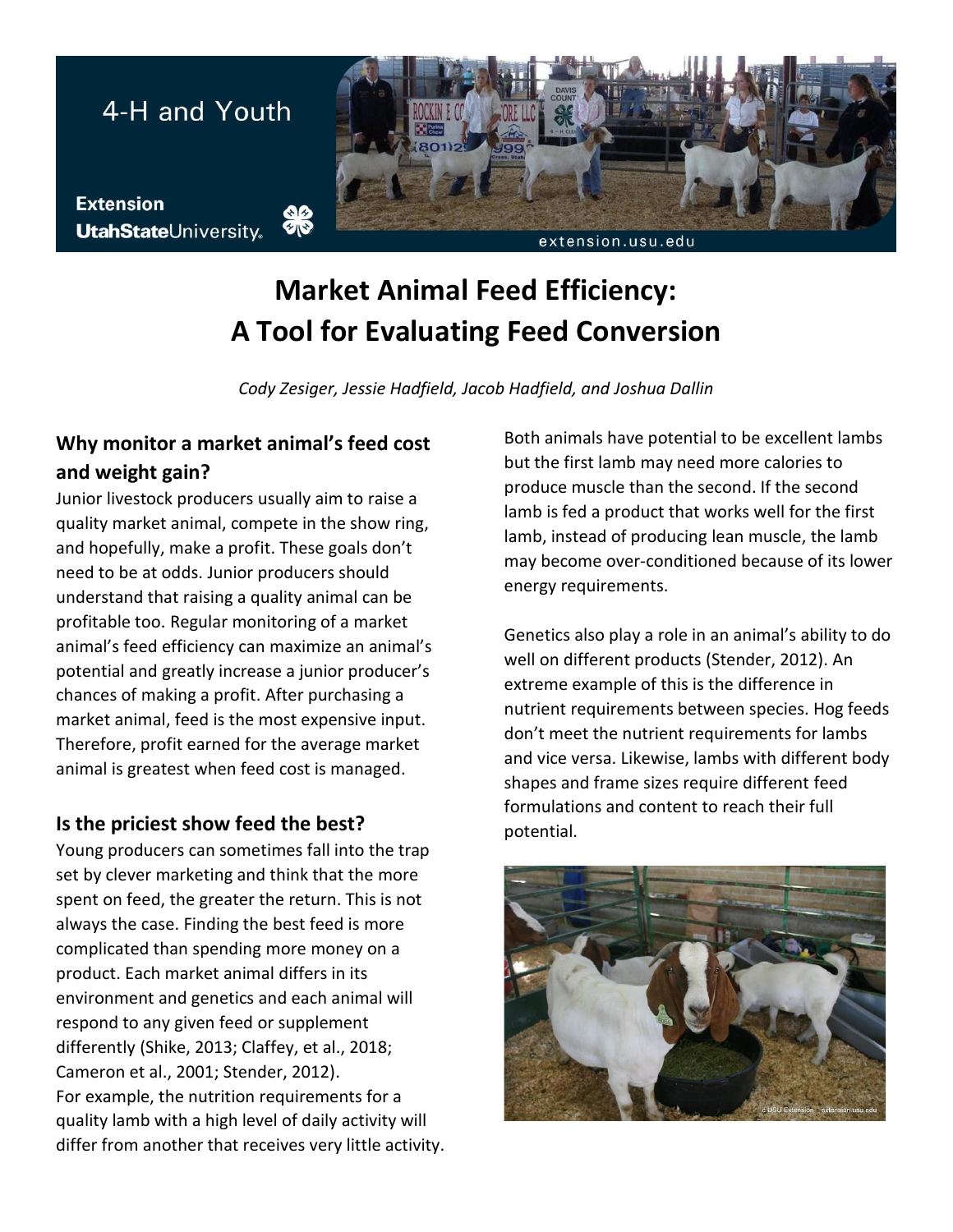### **What does feed efficiency mean?**

The amount of feed required to increase a market animal's weight by 1 pound is called the feed conversion efficiency (FCE). For example, if a market hog fed 3 pounds of feed gains 1pound, it has an FCE ratio of 3-to-1. Examples of feed efficiencies for several livestock species are displayed in Table 1. Note that feed efficiencies can be slightly improved or greatly reduced beyond the values shown in Table 1.



| <b>Table 1.</b> Examples of iviore and Less Efficient Feed Conversion Efficiencies for Listed Species |                                              |                |                             |  |
|-------------------------------------------------------------------------------------------------------|----------------------------------------------|----------------|-----------------------------|--|
| <b>Species</b>                                                                                        | Feed conversion efficiency (lb. DMI/lb. ADG) |                | Publication                 |  |
|                                                                                                       | More efficient                               | Less efficient |                             |  |
| Cattle                                                                                                | 4.5                                          | 7.5            | Shike (2013) <sup>a</sup>   |  |
| Sheep                                                                                                 | 4.1                                          | 11.7           | Claffey et al. $(2018)^{b}$ |  |
| Goats                                                                                                 | 3.9                                          | 10.5           | Cameron et al.              |  |
|                                                                                                       |                                              |                | (2001); Lewis et al.        |  |
|                                                                                                       |                                              |                | $(1997)^c$                  |  |
| Hogs                                                                                                  | 2.6                                          | 3.5            | Stender (2012) <sup>d</sup> |  |

| Table 1. Examples of More and Less Efficient Feed Conversion Efficiencies for Listed Species |  |
|----------------------------------------------------------------------------------------------|--|
|----------------------------------------------------------------------------------------------|--|

<sup>a</sup>Shike (2013) provides a typical FCE range for feedlot steers.

<sup>b</sup>The more efficient value represents lambs fed a high concentrate diet for 36 days in comparison to the less efficient value of lambs fed a 50:50 concentrate and roughage diet for 72 days.

<sup>c</sup>Observations are from two studies of Boer x Spanish and Spanish goats fed high concentrate diets.

<sup>d</sup>The values represent cumulative FCE for contemporary hogs finished at 250 lb. (more efficient) in contrast with hogs from 50 years ago (less efficient).

Different ration compositions explain why less efficient lambs in Table 1 use 2.8 times the feed for the same increase in body mass as the more efficient lambs. Less efficient cattle, goats, and hogs in Table 1 consume 1.7, 2.7 and 1.4 times more feed, respectively, than the more efficient groups shown in Table 1. These differences are less clear, but they may be explained by a combination of genetics, rations, and environment. Regardless, less efficient animals and rations use significantly more feed. Consider the differences in production costs for feeding each group from the examples in Table 1. The increase in cost becomes substantial over time as seen in Table 2.

**Table 2.** *Cost of Producing Body Mass for Listed Species Under High and Low Efficiency Scenarios*

| <b>Species</b> | Cost per pound of gain <sup>a</sup> |                | Cumulative cost difference |
|----------------|-------------------------------------|----------------|----------------------------|
|                |                                     |                | per 100 pounds             |
|                | More efficient                      | Less efficient |                            |
| Cattle         | \$2.25                              | \$3.75         | \$170                      |
| Sheep          | \$2.05                              | \$5.85         | \$280                      |
| Goats          | \$1.95                              | \$5.25         | \$270                      |
| Hogs           | \$1.30                              | \$1.75         | \$140                      |

**<sup>a</sup>**Cost is based on a feed price of \$0.50/pound.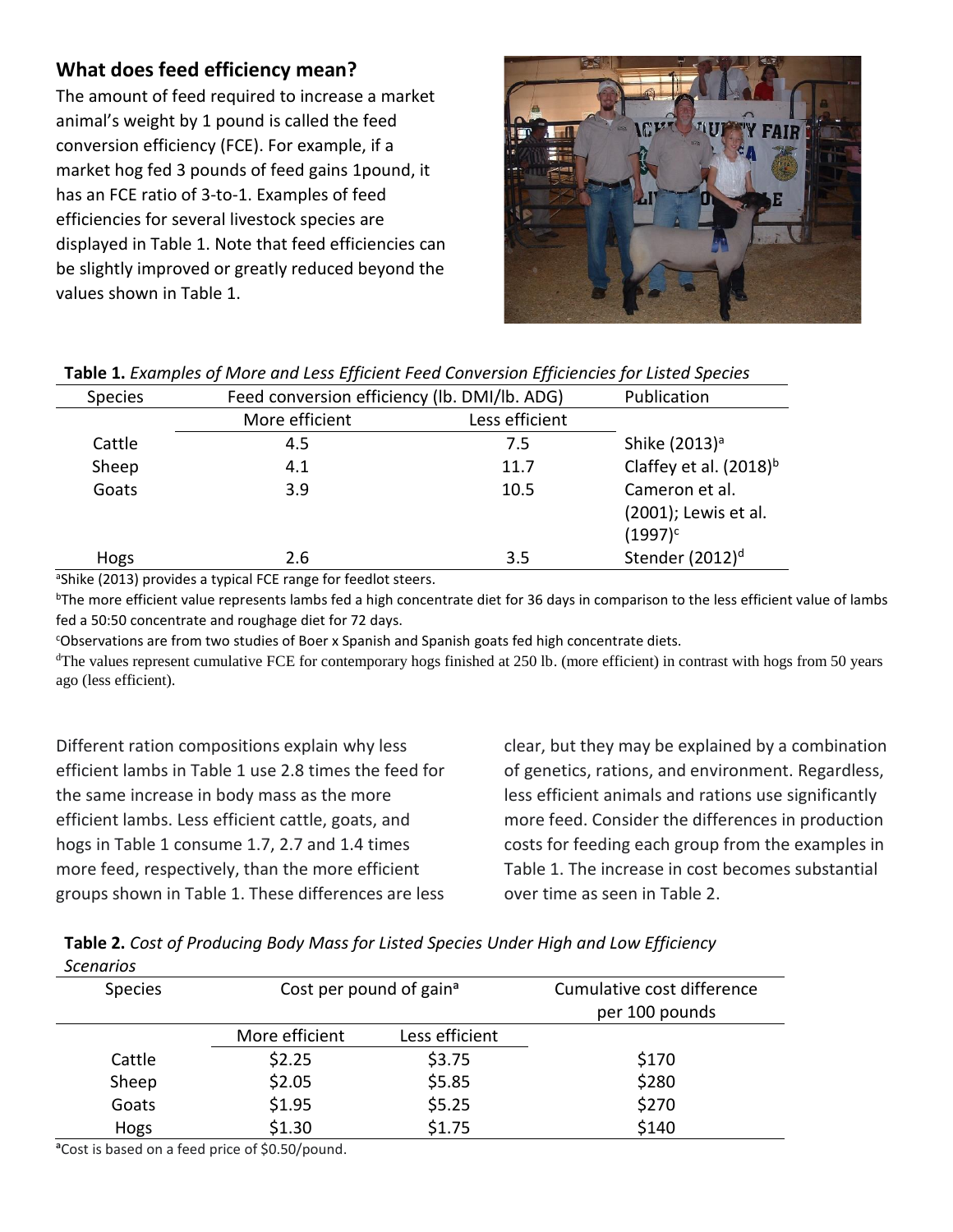Feed efficiency is also useful for evaluating whether changes made to a ration are beneficial, ineffective, or detrimental. When doing this, it is important to include an animal's average daily gain (ADG) in the decision-making process because there are times when significant weight gain outweighs the desire for efficient weight increase.

For example, when a young animal needs to grow faster to meet the weight requirements of the junior livestock show. However, changes to feed efficiency—or the lack thereof—can provide information about the quality of the ration or whether the changes made provide economic value.

#### **How is an animal's feed conversion efficiency calculated?**

Dividing the pounds of feed provided each day by the animal's average daily weight gain give the feed conversion efficiency.

**Step 1.** Calculate the animal's average daily gain. (Learn to calculate an animal's average daily gain by visiting the [livestock weight calculator tool.](https://extension.usu.edu/4H-Livestock-Calculator/index))

**Step 2.** Measure the weight of the animal's daily ration.

**Step 3.** Input the measured values into the equation.

 <sup>=</sup>

Example:

$$
\frac{2.2 \, lbs.}{0.6 \, ADG} = 3.7
$$

## **How is feed efficiency converted into cost per pound of gain?**

**Step 1.** Divide 1 pound by the number of pounds of feed purchased and then multiply it by the purchase price.

$$
1 lb.
$$

 $\frac{1}{10}$   $\frac{1}{100}$   $\frac{1}{100}$   $\frac{1}{100}$   $\frac{1}{100}$   $\frac{1}{100}$   $\frac{1}{100}$   $\frac{1}{100}$   $\frac{1}{100}$   $\frac{1}{100}$   $\frac{1}{100}$   $\frac{1}{100}$   $\frac{1}{100}$   $\frac{1}{100}$   $\frac{1}{100}$   $\frac{1}{100}$   $\frac{1}{100}$   $\frac{1}{100}$   $\frac{1}{$ 

Example:

 $1 lb.$  $\frac{1}{50-lb.$  Bag x \$25 per Bag = \$0.50

**Step 2.** Multiply the cost per pound by the feed conversion efficiency.

Cost per Pound  $\times$  Feed Efficiency = Cost per Pound of Gain

Example:

 $$0.50 \times 3.7 = $1.85$ 

#### **Conclusion**

Feed efficiency is useful for understanding a market animal's ability to convert feed into mass. It is also one of many variables affecting the cost of

raising market animals. Young producers should consider using FCE and ADG to evaluate the performance of their animals on feed, nutrition supplements, or other products that make the daily ration. If the animal's FCE and ADG are poor, or if